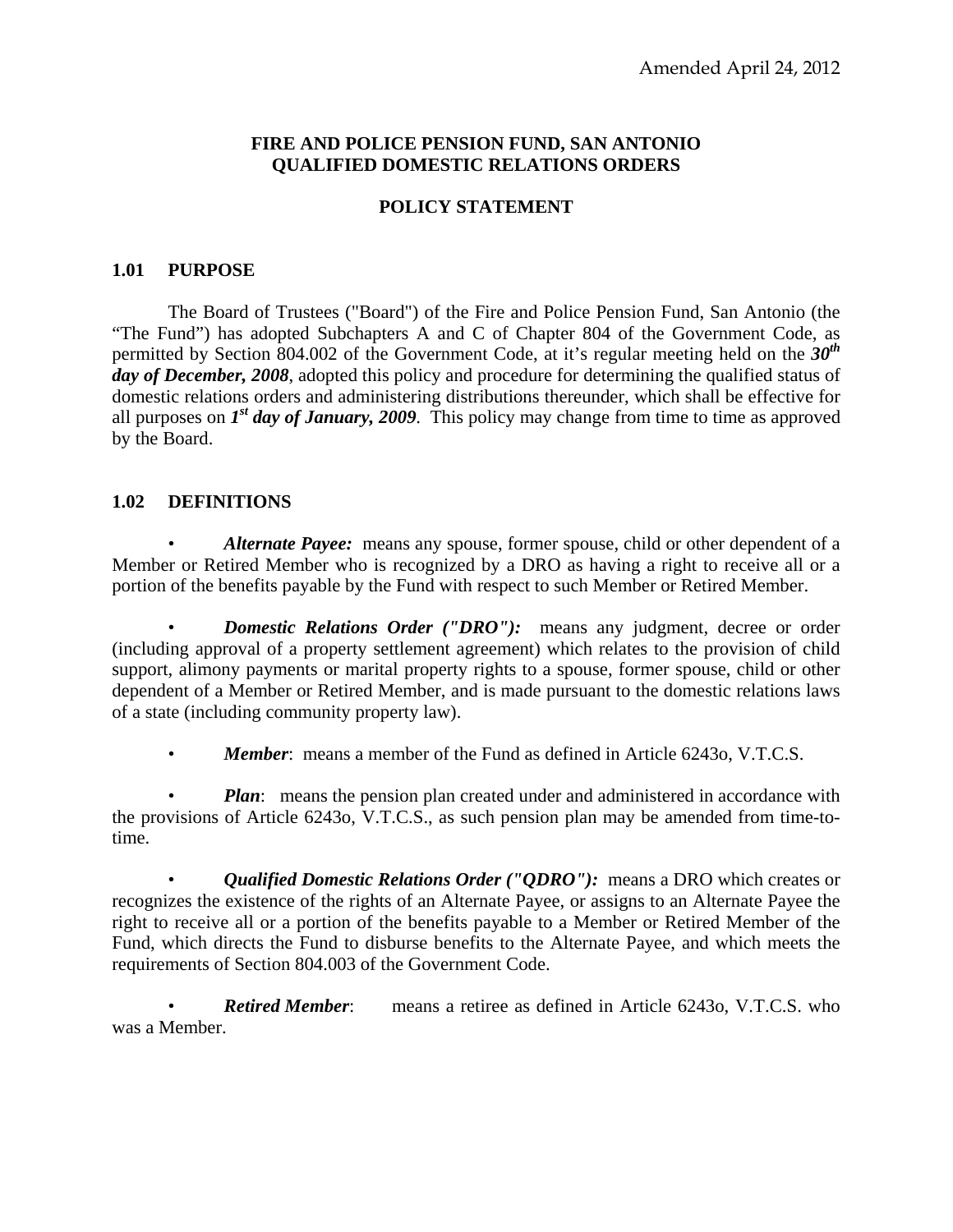#### **1.03 STATE LAW**

Pursuant to Section 804.003 of the Texas Government Code, antialienation provisions contained in any public retirement system shall apply to the creation, assignment, recognition, or enforcement of a right to any benefit payable with respect to a member or retiree of a public retirement system pursuant to a domestic relations order unless the order is determined to be a QDRO. Also, the administrative head of the retirement system to which a DRO is submitted (or his or her designee) has exclusive authority to determine whether any DRO is a QDRO, and such a determination may be appealed only to the board of trustees of the public retirement system. Furthermore, a court does not have jurisdiction over a public retirement system that has adopted Subchapters A and C of Chapter 804 of the Government Code with respect to a divorce or other domestic relations action in which an alternate payee's right to receive all or a portion of the benefits payable to a member or retiree under the public retirement system is created or established. A party to such an action who attempts to make a public retirement system, such as the Fund, a party to the action contrary to the provisions of Section 804.003 of the Government Code shall be liable to the public retirement system for its costs and attorney's fees.

## **1.04 IN ORDER TO QUALIFY AS A QDRO, A DRO MUST:**

1. Clearly specify the name, social security number, and last known mailing address (if any) of the Member or Retired Member and the name, social security number, and mailing address of each Alternate Payee covered by the DRO.

2. Clearly specify the amount or percentage of the Member's or Retired Member's benefits to be paid by the Fund to each Alternate Payee covered by the DRO, or the manner in which such amount or percentage is to be determined.

3. Clearly specify the number of payments or the period to which such order applies.

4. Clearly specify that the DRO applies to the Fund.

5. Provide clearly for each possible benefit distribution allowable to each Alternate Payee.

6. Provide that the amount awarded to the Alternate Payee will be reduced proportionately if the benefits of the Member or Retired Member are reduced due to a change in law or early retirement.

#### **1.05 A DRO WILL NOT BE A QDRO IF IT:**

1. Requires the election of a particular benefit payment plan or option.

2. Attempts to award any future benefit increases that may be provided or required by the legislature, earned by the performance of services after the date of the DRO, or attributable to promotions or pay increases after the date of the DRO.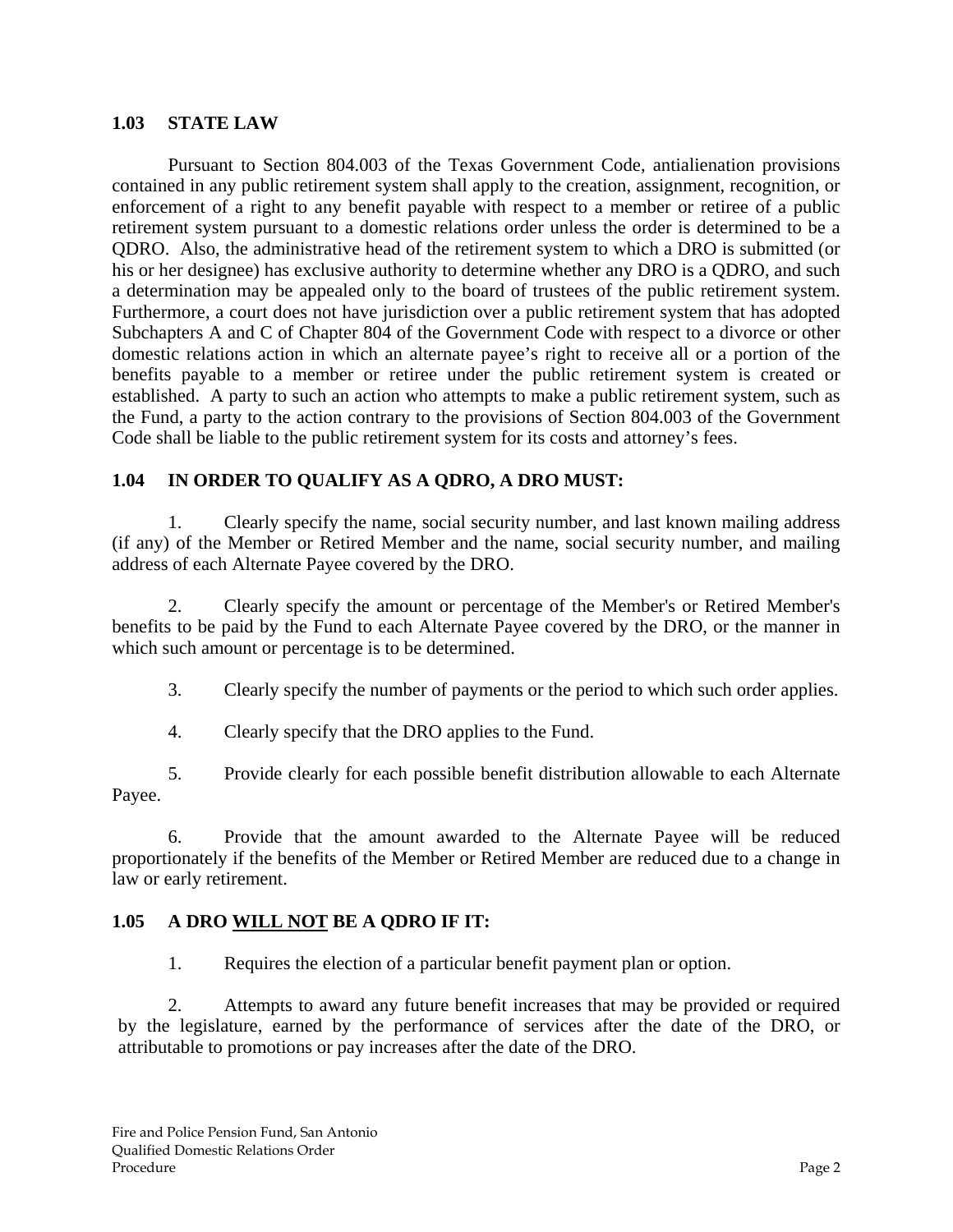3. Attempts to designate or treat the former spouse (or some other person) as an eligible survivor for purposes of entitlement to survivor benefits or otherwise requires payments to any Alternate Payee after the death of the Member or Retired Member.

4. Requires the Fund to provide any type or form of benefit, or any option, not otherwise provided under the terms of the Plan or to provide increased benefits determined on the basis of actuarial value at the time payments commence.

5. Requires the Fund to pay any benefits to an Alternate Payee which are required to be paid to another alternate payee under another order previously determined to be a QDRO.

6. Requires the Fund to pay any benefits to an Alternate Payee before the date the Member retires, receives a refund of Member contributions, or receives any other distribution from the Fund that is required by law;

7. Requires the payments awarded to an Alternate Payee to continue after the Alternate Payee's death.

8. Requires any action on the part of the Fund contrary to its governing statutes or the Plan, other than the direct payment of the benefit awarded to an Alternate Payee.

9. Makes the award of an interest to an Alternate Payee contingent upon any condition other than those conditions resulting in the liability of the Fund for payments under the Plan.

10. Requires the designation of a particular person as the recipient of benefits in the event of the death of a Member or Retired Member.

## **1.06 THE FUND WILL PROVIDE INFORMATION**

 1. To the extent consistent with efficient administration and applicable law, the administrative head of the Fund (or designee) will provide information to persons who expect to be parties to a QDRO involving benefits under the Plan.

 2. The Fund will request that a Member or Retired Member execute an appropriate authorization and consent regarding the disclosure of benefit information necessary in order to prepare a proposed DRO.

 3. Persons who expect to be parties to a QDRO are encouraged to obtain a copy of the Fund's Model QDRO or request a review of their proposed DRO before its submission to the domestic relations court.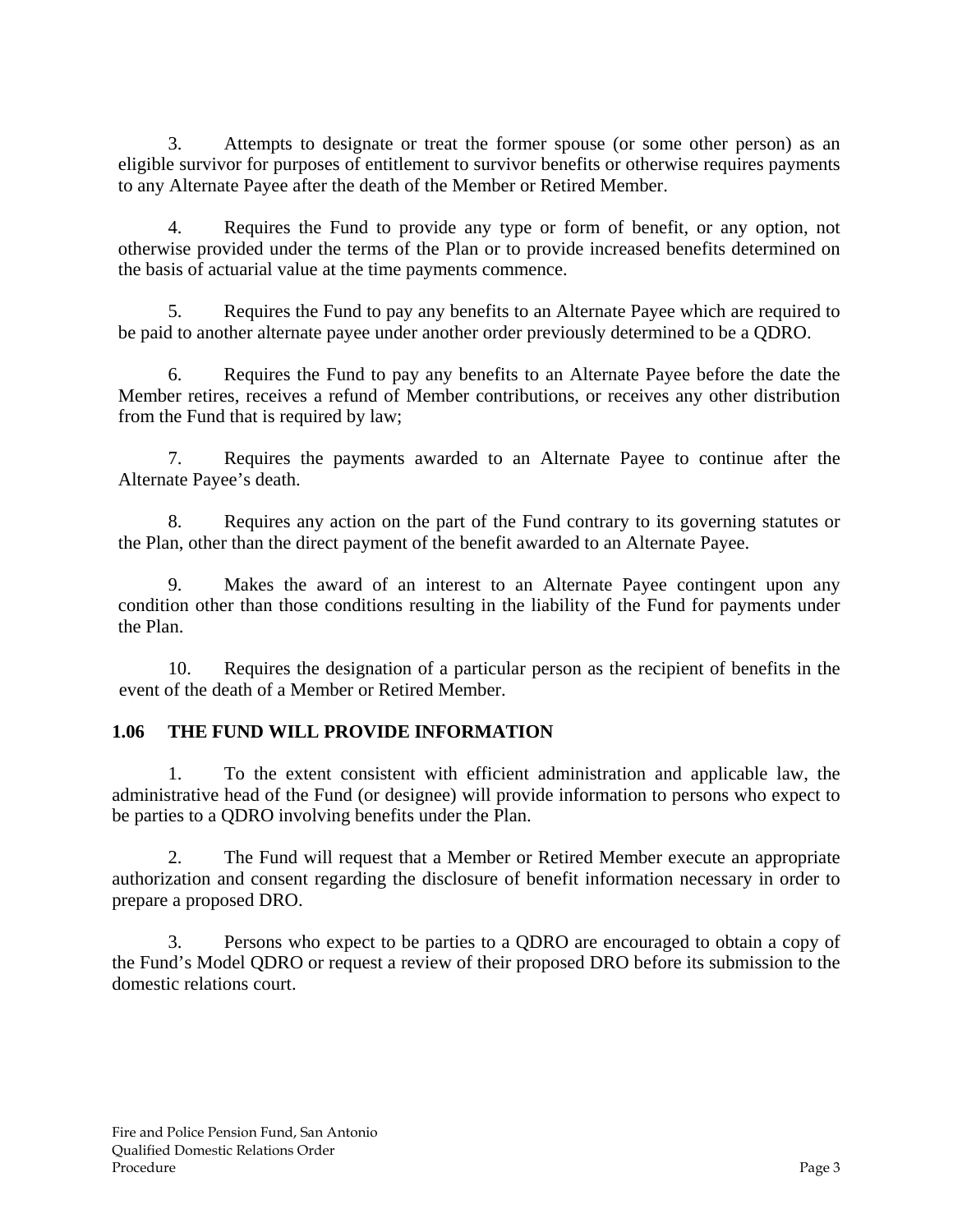4. The Fund will, if requested, provide the Member, and other parties that have been authorized to receive the information, with a computation of the Member's accrued benefit and Member contributions as of the actual or, as the case may be, anticipated date of the divorce.

# **1.07 PROCEDURE**

1. Upon receipt of a certified copy of a DRO, the administrative head of the Fund (or designee) will:

(A) Notify the Member or Retired Member in writing and each Alternate Payee designated under the certified copy of a DRO of the date of receipt of such certified copy of the DRO by the Fund.

(B) Send copies of this Policy Statement to:

(i) The Member or Retired Member and each Alternate Payee specified in the certified copy of the DRO (at the mailing address specified in the order); and

(ii) The attorneys of record for the Member or Retired Member and each Alternate Payee set forth in the certified copy of the DRO.

2. The administrative head of the Fund (or designee) will notify the Member or Retired Member and the Alternate Payee(s) of the determination of whether or not the certified copy of the DRO is a QDRO no later than one hundred twenty (120) days after the Fund's receipt of the certified copy of a DRO ("Notice of Determination").

3. If the determination is made that the certified copy of the DRO is not "qualified" the Notice of Determination will state the basis upon which such determination is made.

4 While the issue of whether a certified copy of a DRO is a QDRO is being determined in accordance herewith any amounts which would have been payable to an Alternate Payee if the QDRO had been determined to be a QDRO shall be separately accounted for. Such amounts shall not be paid to the Member or Retired Member during the determination period.

5. If the certified copy of a DRO is determined to be a QDRO, the administrative head of the Fund (or designee) shall pay the separately accounted for amounts to the person or persons entitled thereto without interest.

 6. If it is determined that the certified copy of a DRO is not a QDRO, or if no determination is made within 18 months following the Fund's receipt of the certified copy of a DRO, then the Fund shall, when and to the extent otherwise appropriate, pay the separately accounted for amounts without interest to the person or persons who would have been entitled to such amounts as if there had been no DRO and thereafter may treat the DRO as having no applicability.